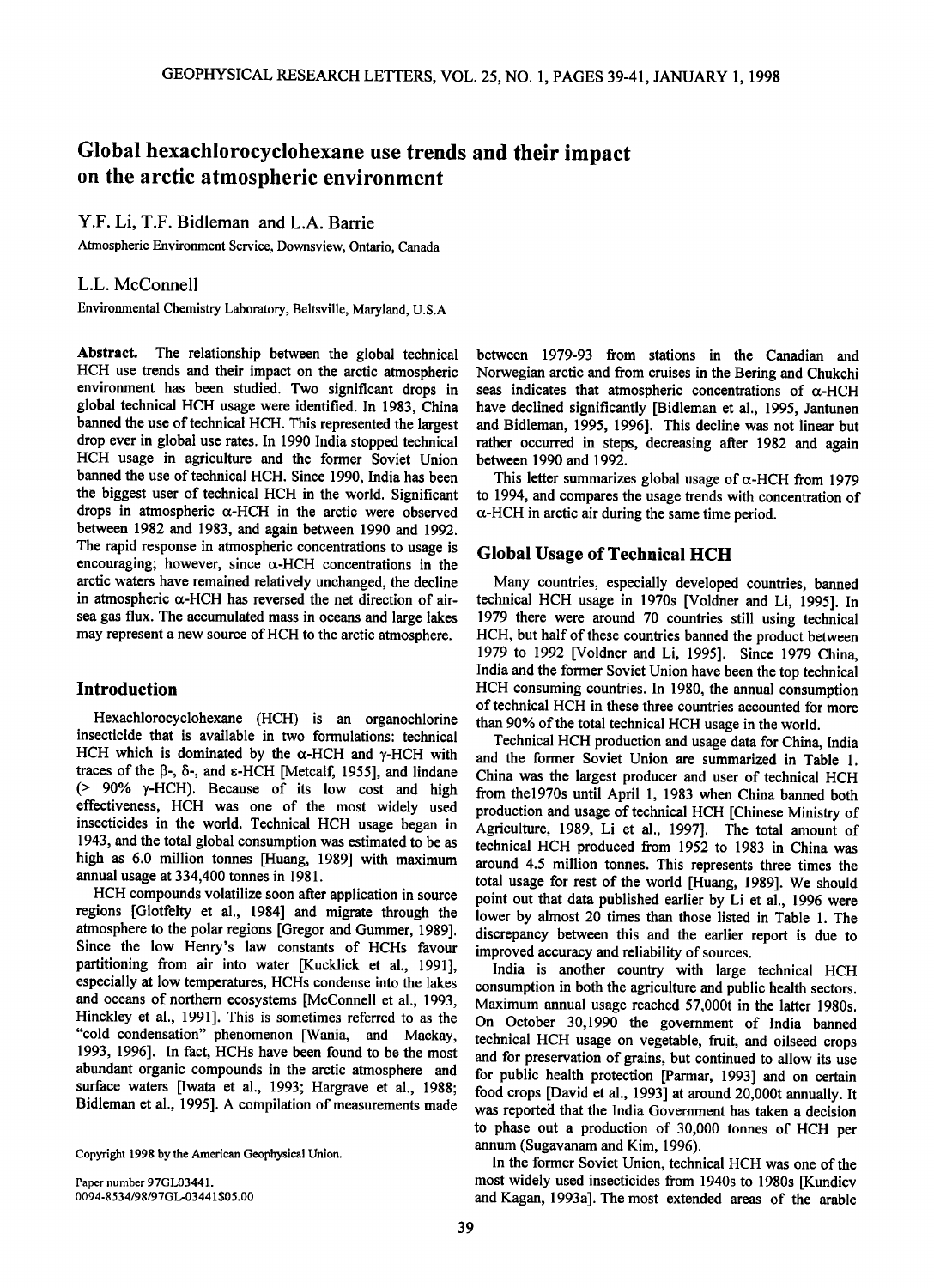| Year | China   | India  | Form.<br><b>USSRa</b> |
|------|---------|--------|-----------------------|
| 1979 | 246,000 | 26,065 | N.A.                  |
| 1980 | 286,000 | 25,070 | 11,160                |
| 1981 | 264,000 | 37,113 | N.A.                  |
| 1982 | 210,000 | 42,541 | N.A.                  |
| 1983 | Banned  | 42,603 | N.A.                  |
| 1984 |         | 40,210 | N.A.                  |
| 1985 |         | 37,860 | 16,693                |
| 1986 |         | 38,600 | N.A.                  |
| 1987 |         | 38,830 | N.A.                  |
| 1988 |         | 56,010 | N.A.                  |
| 1989 |         | 57,510 | N.A.                  |
| 1990 |         | 52,570 | <b>Banned</b>         |
| 1991 |         | 24,100 |                       |
|      |         |        |                       |

**Table 1. Technical HCH Production (t.a-1) in China and Usage (t.a-1) in India and in the Former Soviet Union\*.** 

**\* Chinese data are from Li et al., 1997, Indian data are from Food and Agriculture Organization, 1980-90; Government of India, 1990; Parmar, 1993; Battelle Europe, and data for the former Soviet Union are from Kundiev and Kagan, 1993a.** 

**a. The data were tonnage of technical HCH used in agriculture only, and calculated from ¾-HCH (active ingredient) usage by assuming that technical HCH contains 15% ¾-HCH.** 

**N.A.' Data not available.** 

**lands on the territory of the former Soviet Union were in Russia and Ukraine. In Russia, pesticides were intensively used in the Northern Caucasus, Central chernozem (black**  Rostov, Belgorod, Tambov regions), and in the areas adjacent to the river Volga **(Sa•atoy, Volgograd, Astrakhan regions) [Kundiev and Kagan**, 1993b].

**Historical usage of technical HCH in the former Soviet Union is listed in Table 1. The use of technical HCH was banned at the end of the 1980's for the major agricultural crops, however, use of remaining stockpiles was allowed even after 1991. [Kundiev et al., 1993a].** 

**Estimated global technical HCH usage from 1979 to 1994 are depicted in Figure 1. In the estimation, we assume that total technical HCH produced each year in China was used in the same year. This figure also reflects the assumption that technical HCH stockpiles were used in countries for two**  years after a ban. For example, although China banned **technical HCH in 1983, we assumed that technical HCH was**  still used in this country in 1983 and 1984 but at a declining **16vel, reaching zero usage in 1985. In the former Soviet Union, we assumed the usage of technical HCH was 16,693t in 1989, same as the amount consumed in 1985, and 0 in 1992. For those years when the data were not available, a linear interpolation was used to fill the gap.** 

## **The Impact of Global HCH Usage on the arctic Atmosphere**

As  $\alpha$ -HCH is the dominant isomer in the formulation of technical HCH, tracking the atmospheric concentration of this

**compound should directly reflect current use rates. In Figure 1, global use rates of technical HCH can be compared with**  historical measurements of  $\alpha$ -HCH concentration (from June **to November) in the atmosphere of arctic regions [Bidleman et al. 1995, Jantunen and Bidleman, 1995, 1996, Patton et al., 1989, 1991, Hargrave et al., 1988, Falconer et al., 1995, Oehme & Ottar, 1984, Pacyna & Oehme, 1988, Oehme, 1991, Oehme et al., 1995, Tanabe & Tatsukawa, 1980, Hinckley et al., 1991, Iwata et al., 1993]. These air concentration data were measured from different stations in different years by several research groups. The variability for these data can be found in [Bidleman et al. 1995].** 

**Two significant drops of global technical HCH usage are identified in Fig. 1. One started in 1983 when China banned the use of technical HCH, and another occurred around 1990 when India banned technical HCH usage in agriculture and the former Soviet Union banned the usage of technical HCH.**  Air concentrations of  $\alpha$ -HCH appear to respond within a few **years to changes of usage. The long-term trends also show two significant decreases, one between 1982 and 1983, and another between 1990 and 1992. The consistency between**  global technical HCH usage and air concentrations of  $\alpha$ -HCH **in arctic regions illustrates a relationship between usage and air concentrations on a global level.** 

**The net direction of the air-sea gas flux is controlled by the dissolved and gaseous HCH concentrations in water and air, the Henry's law constant, and the air temperature. The drop in atmospheric ct-HCH concentrations since 1991 in arctic regions has actually caused a shift in the direction of the**  air-water flux of  $\alpha$ -HCH from deposition to volatilization **[Jautunen and Bidleman, 1995, Bidleman et al., 1995]. Up until 1991, measurements of HCH air-water flux in the arctic as well as in other large, cold water bodies such as the Great Lakes and Lake Baikal, Russia resulted in an air-to-water flux**  direction for both  $\alpha$ - and  $\gamma$ -HCH except for the warmest **months of the year [Bidleman and McConnell, 1995, McConnell et al., 1996].** 

Atmospheric concentrations of  $\alpha$ -HCH seem to be **responding rapidly to reductions in global use rates. A continuation in the trend in declining air concentrations is expected as more and more countries phase out the use of this**  compound. However, as the air  $\alpha$ -HCH concentration drops, the net direction of air-sea gas flux has been reversed since  $\alpha$ -**HCH concentrations in the arctic waters have remained** 



**Figure l' Long-term trends of global Technical HCH usage**  and mean air concentrations of  $\alpha$ -HCH in the arctic regions **from 1979 to 1994.**